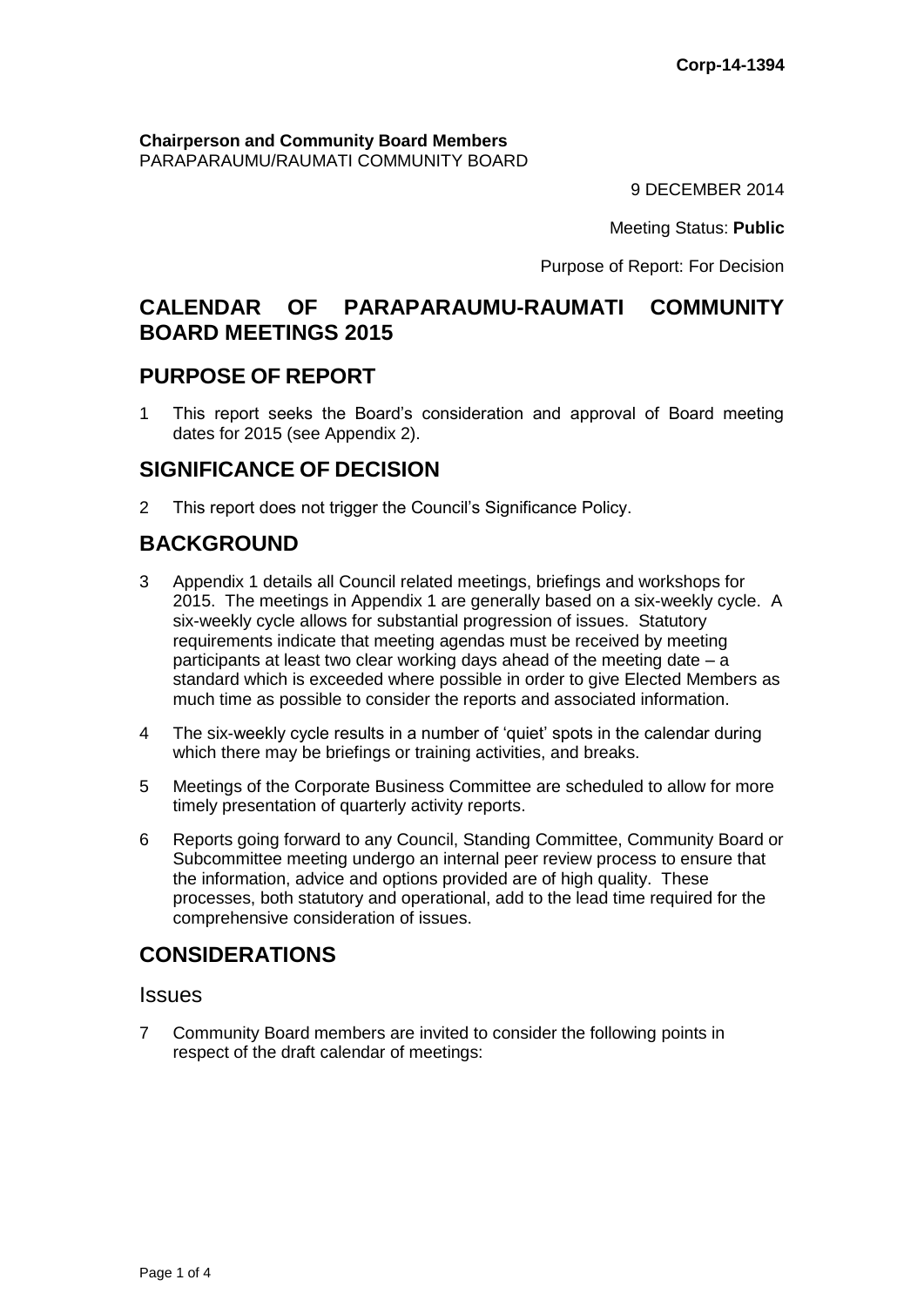#### *Meeting start times*

 All Community Board meetings are scheduled to take place on Tuesday evenings with Ōtaki, Paekākāriki, and Paraparaumu/Raumati Community Board meetings to commence at 7.00 pm and Waikanae Community Board meetings to commence at 7.30 pm.

#### *Briefings*

- Councillors and Board Chairs are asked to keep Tuesdays free for Council business.
- Briefings have been scheduled on a Thursday, but if there is an overflow, briefings will be scheduled on a Tuesday. Briefings on Thursday will occur from 8.15 am – 9.45 am. These briefings are primarily intended to keep Elected Members up to date with key projects and issues.

#### *Other meetings*

- The Audit and Risk, and Property Subcommittees will meet quarterly.
- The Appeals Hearing Committee and District Licensing Committee meet as and when required.
- The draft calendar also features meeting dates for the Kāpiti Island Nature Lodge Monitoring Committee, and for Te Whakaminenga o Kāpiti.
- The calendar of meetings usually features meeting dates for a number of subcommittees which administer grants. These subcommittees are the Grants Allocation Subcommittee and the Campe Estate Subcommittee.

#### *Long Term Plan*

 Work is currently underway to finalise detailed planning for the development of the 2015-2035 Long Term Plan in the period between January-June next calendar year. However, some indicative dates have been locked into the calendar for hearing submissions and adoption of the Long Term Plan.

#### *Changes to the Calendar*

 From time to time meetings have to be re-scheduled or cancelled for unavoidable reasons and if this has to be done, the matter is discussed initially with the Mayor and/or the Chair of each Committee before Elected Members are informed and consulted as to proposed alternative dates. Any changes to the meeting schedule are publicly advertised, and notified in the Calendar of Meetings found in the Elected Members Bulletin circulated each Friday to Elected Members. Cancellation notices include the reasons why.

### Financial Considerations

8 There are no financial considerations.

### Legal Considerations

9 There are no legal considerations.

#### **Delegation**

10 The Community Board may make a decision on this matter.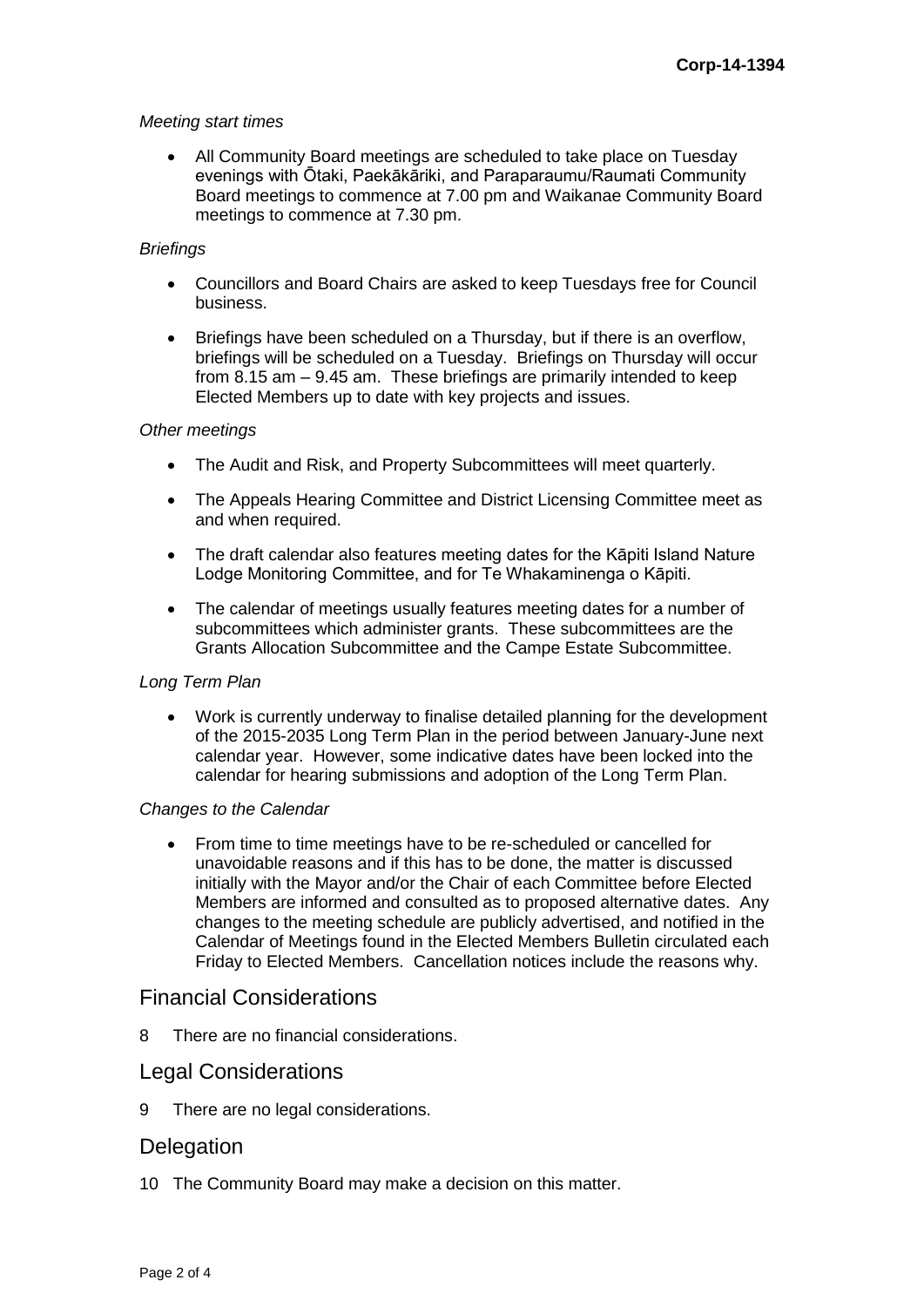## **Consultation**

11 It is common practice for Council to refer the draft calendar to Community Boards for their consideration. Community Boards are free to amend the proposed dates for Community Board meetings 2015.

## Policy Implications

12 There are no policy implications.

## Tāngata Whenua Considerations

13 There are no tāngata whenua considerations.

## Publicity Considerations

14 Meetings of Council, its Committees, Subcommittees, Community Boards and workshops are advertised each month in the local newspapers as required by the Local Government Act 2002 and the Local Government Official Information and Meetings Act 1987. Any changes to the meeting schedule are publicly advertised and cancellation notices include the reasons why.

# **RECOMMENDATIONS**

15 That the Paraparaumu-Raumati Community Board adopts the meeting dates for 2015 as set out in Appendix 2 of Report Corp-14-1394.

| <b>Report prepared by:</b>        | Approved for submission by:                              |
|-----------------------------------|----------------------------------------------------------|
| Annette McLaughlin                | Mark de Haast                                            |
| <b>Democracy Services Advisor</b> | <b>Acting Group Manager</b><br><b>Corporate Services</b> |
| Approved for submission by:       |                                                          |
| <b>Sharon Foss</b>                |                                                          |

**Acting Group Manager Regulatory Services**

### **ATTACHMENTS:**

- Appendix 1 Calendar of Meetings 2015
- Appendix 2 Draft dates for meetings of the Paraparaumu-Raumati Community Boards in 2015